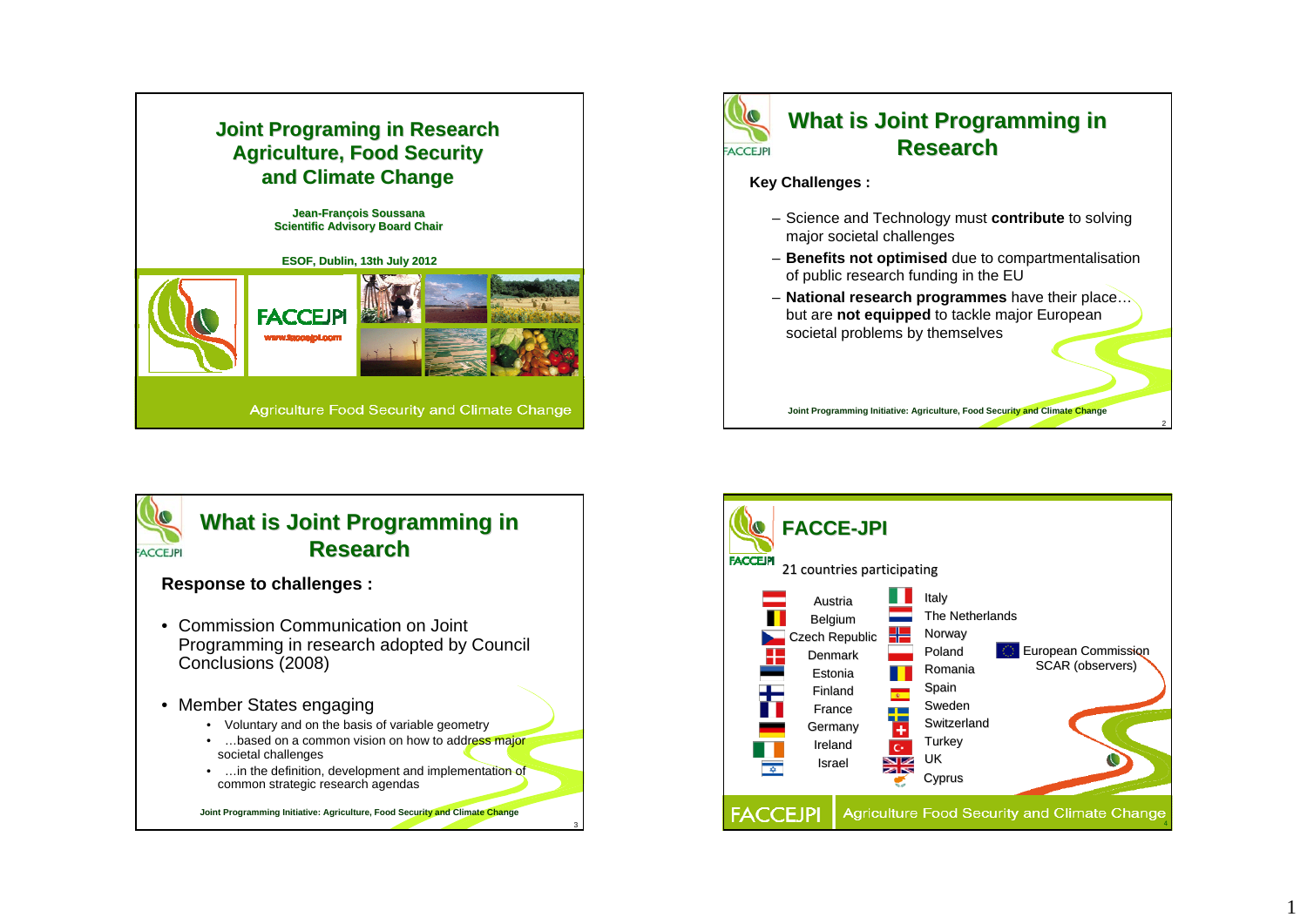





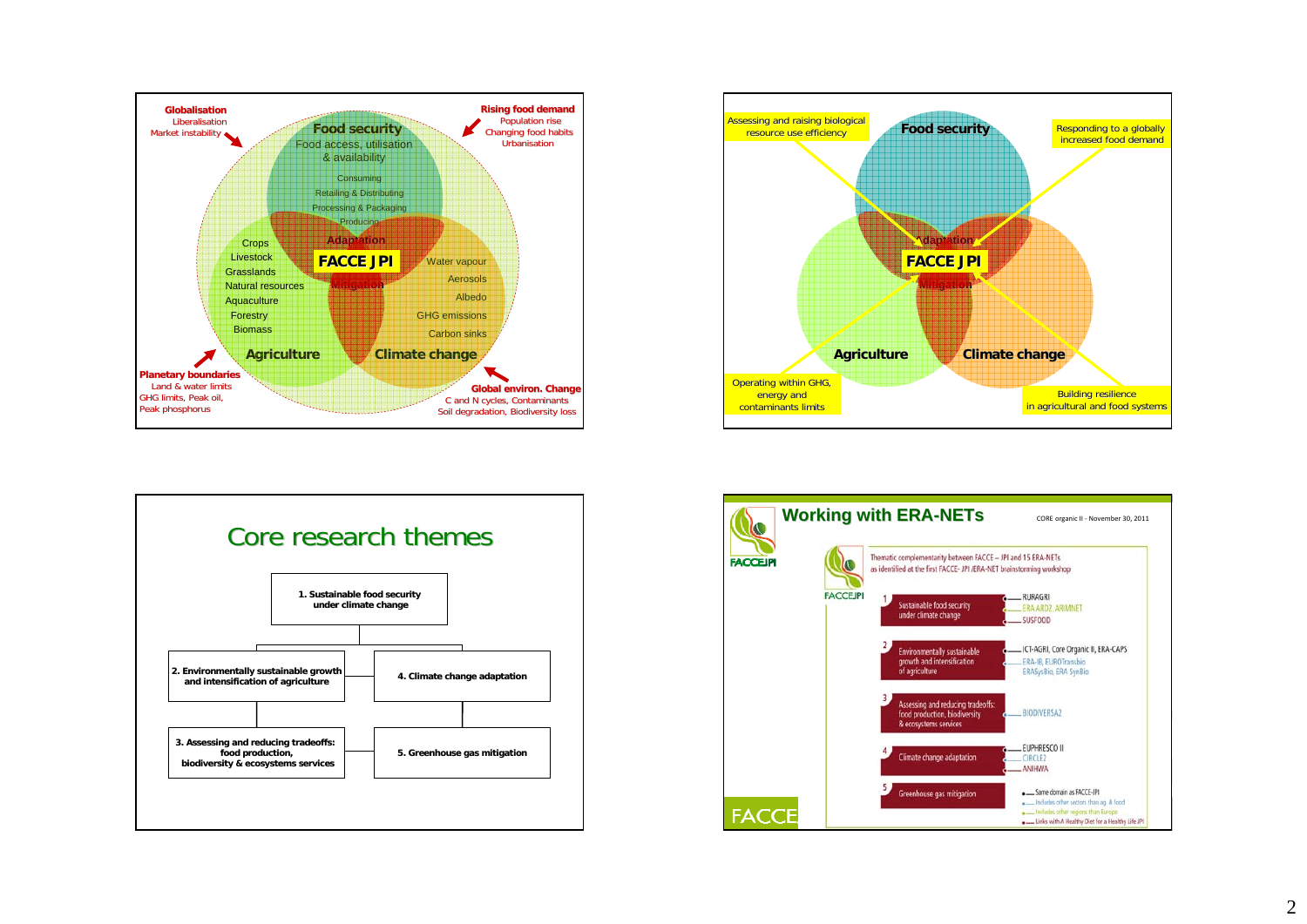





# **FACCE Knowledge Hub**

- Provide *critical mass* …
- Make *common research efforts* …
- .. *perform training and capacity building* within the thematic area
- Facilitate *data access and data sharing* …
- Enhance *communication and visibility* ...
- Deliver *knowledge for policy making* ...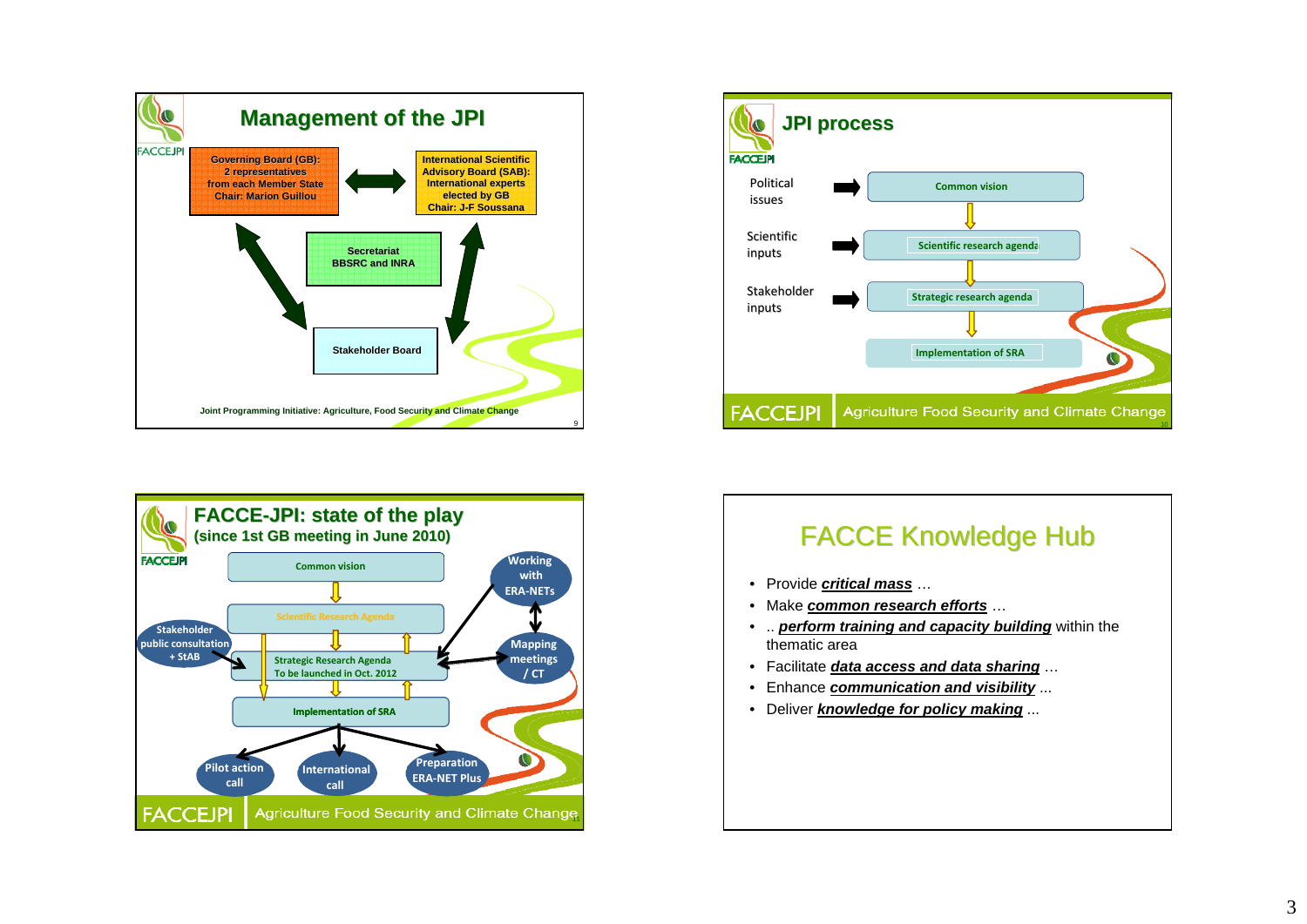### Proposed pilot action under CT1 Climate change risk assessment

- • Detailed **climate change risk assessment** for European agriculture: how will climate variability and change affect regional farming systems in near and far future?
- What are the risks and the opportunities for European agriculture?
- In collaboration with the international project AgMIP, an ensemble of crop and livestock **models will be benchmarked, inter-compared and coupled to both climatic and economic models.**

## Climate change risk assessment MACSUR - Knowledge Hub

- 15 M€ committed by 17 countries (ca. 8 M€ of new money)
- International evaluation
- Project funded in July 2012
- Kick-off meeting October 2012



# Core theme 5: Mitigation of greenhouse gases

- - Contribute to direct reductions of GHG emissions through carbon sequestration, fossil fuel energy substitution and mitigation of  $N<sub>2</sub>$ O and CH<sub>4</sub> emissions by the agriculture and forestry sector, while reducing GHG emissions associated with indirect land use change;
- - Develop monitoring and verification methodologies of field, animal and farm scale GHG budgets, including, or not, indirect land use and cradle to grave life cycle;
- Develop verifiable GHG mitigation and carbon sequestration measures in farming systems;
- - Substitute fossil-fuel energy through increased use of biomass and other renewable energies in the agriculture sector.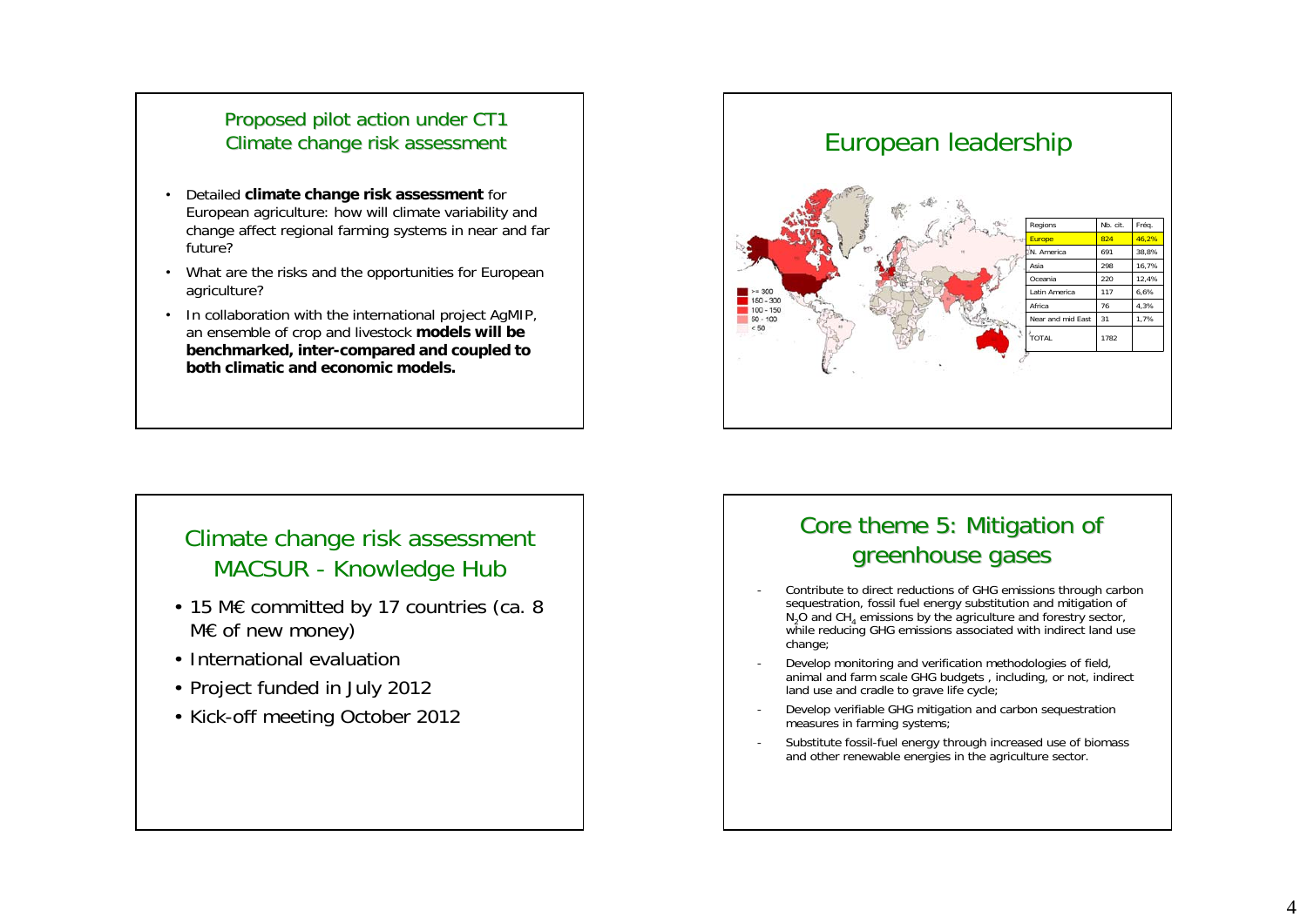

#### Core

- Adaptation to climate change and increased climatic variability throughout the whole food chain, including market repercussions;
- - Tailoring adapted regional production systems under climate change;
- - Adapting seeds and breeds to new combinations of environment and management: e.g. abiotic stresses, elevated  $CO<sub>2</sub>$ ;
- - Monitoring pests and diseases and developing climate informed crop and animal protection;
- Adaptive water management in agriculture, watershed management, flood management, irrigation technologies, water reuse;
- Adapting food processing and retailing, markets and institutions to increased climatic variability and climate change.

**Theme 1**: Improved methodologies for quantifying GHG emissions and removals in agricultural systems and in national inventories.

**Theme 2**: Study of mitigation options at the field, animal and manure management scales with quantification of their technical potential for a range of agricultural systems and regions.

**Theme 3**: Quantification of the costs and benefits and of the impacts for food production and for the environment of GHG mitigation options.



Topic 1: Greenhouse gas emissions in the agriculture sector arising from agricultural soils including crops and grasslands, domestic livestock and waste management systems.

**Topic 2**: Greenhouse gas removals, e.g. through carbon sequestration in agricultural soils.

**Topic 3**: Lifecycle of agricultural and food products GHG mitigation studies taking account other sectors such as industry, transport, energy and land use change add to the net greenhouse gas emissions.

# theme 4: Adaptation to climate change **Climate change adaptation of agriculture: adaptation of agricultural systems in**

#### **Europe - ERANET+**

- Climate smart agriculture has been defined as agriculture that sustainably increases productivity and resilience (adaptation), reduces greenhouse gases (mitigation), and enhances food security and development (FAO, 2010).
- Production systems should become more resilient, i.e. more capable of performing well in the face of disruptive climatic events.
- Under more severe climate changes planned adaptation is needed.
- More productive and resilient systems may also lead to beneficial side effects in terms of carbon sequestration and reduction of greenhouse gas emissions per unit product and area.